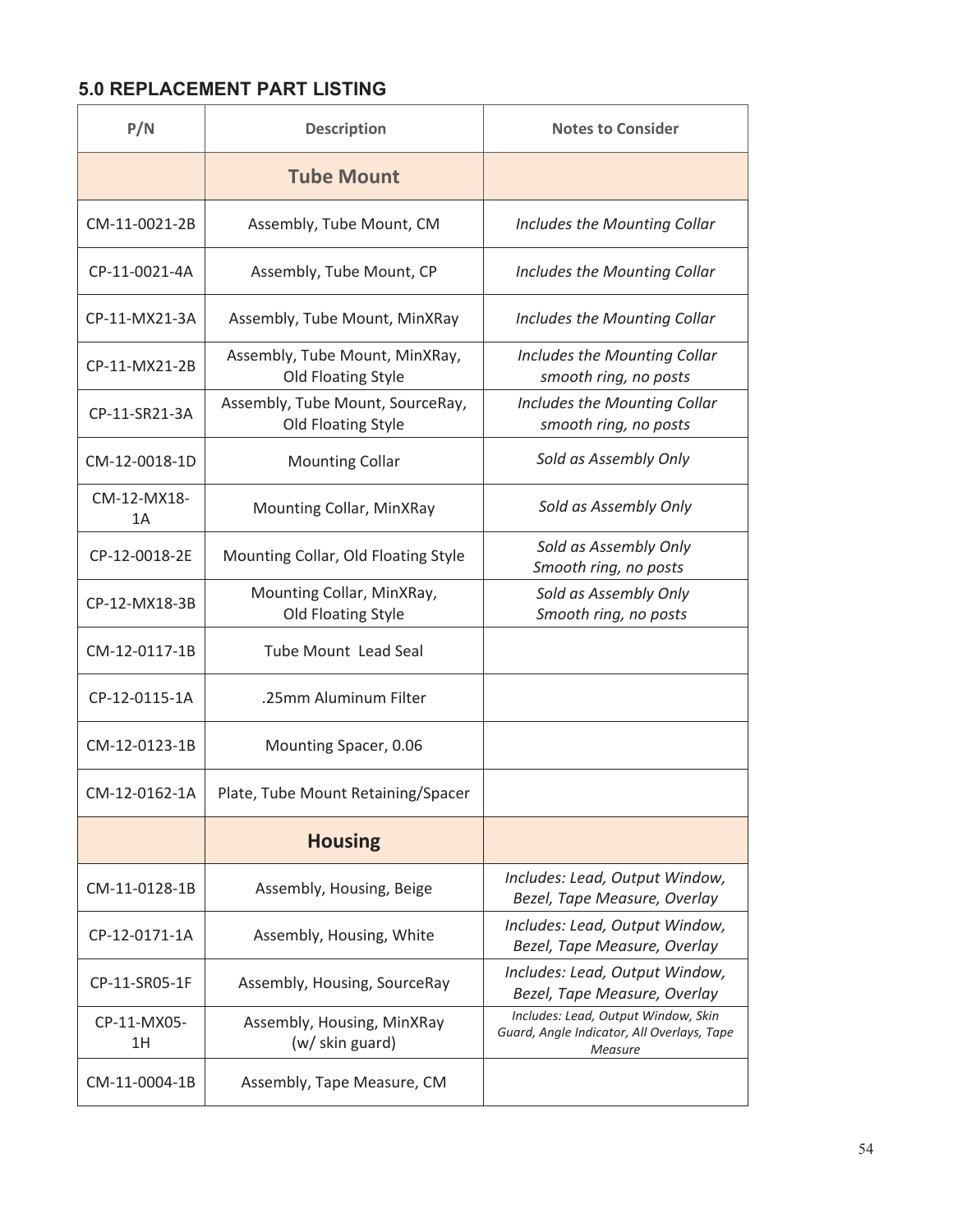| CP-11-0004-1B | Assembly, Tape Measure, CP                              |                     |
|---------------|---------------------------------------------------------|---------------------|
| CP-11-SR04-1B | Assembly, Tape Measure, SoureRay                        |                     |
| CP-11-0080-1C | Assembly, Output Window                                 |                     |
| CM-11-0120-1D | Assembly, Output Window Bezel                           |                     |
| CP-11-0007-1D | Assembly, Skin Guard                                    |                     |
|               | <b>Top Cover</b>                                        |                     |
| CP-12-0006-1A | Top Cover, Beige                                        |                     |
| CM-11-0006-1A | Assembly, Top Cover, Beige                              | Includes the switch |
| CP-12-0172-1A | Top Cover, White                                        |                     |
| CP-11-0127-1A | Assembly, Top Cover, White                              | Includes the switch |
| CP-12-MX06-1A | Top Cover, Black, MinXRay                               |                     |
| CP-11-MX06-1A | Assembly, Top Cover, Black, MinXRay                     | Includes the switch |
|               |                                                         |                     |
| CP-13-0006-1A | Lamp/Laser Switch with 15in. Leads<br>(22awg)           |                     |
|               | <b>Electrical Cord</b>                                  |                     |
| CP-13-0045-1A | Cord, Electrical Supply, 34", 3 Cond                    |                     |
| CM-11-0046-1B | Assembly, 34" Power Cord,<br>3 Pin Connector            |                     |
| CM-11-0134-1A | Assembly, 34" Power Cord,<br>9 Pin Connector            |                     |
| CM-11-0047-1B | Assembly, 25' 3 Cond Interface Cord,<br>3 Pin Connector |                     |
| CM-11-0121-1A | Assembly, 25' 5 Cond Interface Cord,<br>9 Pin Connector |                     |
| CM-11-0135-1A | Assembly, 50' 5 Cond Interface Cord,<br>9 Pin Connector |                     |
| CML-13-0001   | 24VDC Power Supply with 110 AC<br>Power Cord            |                     |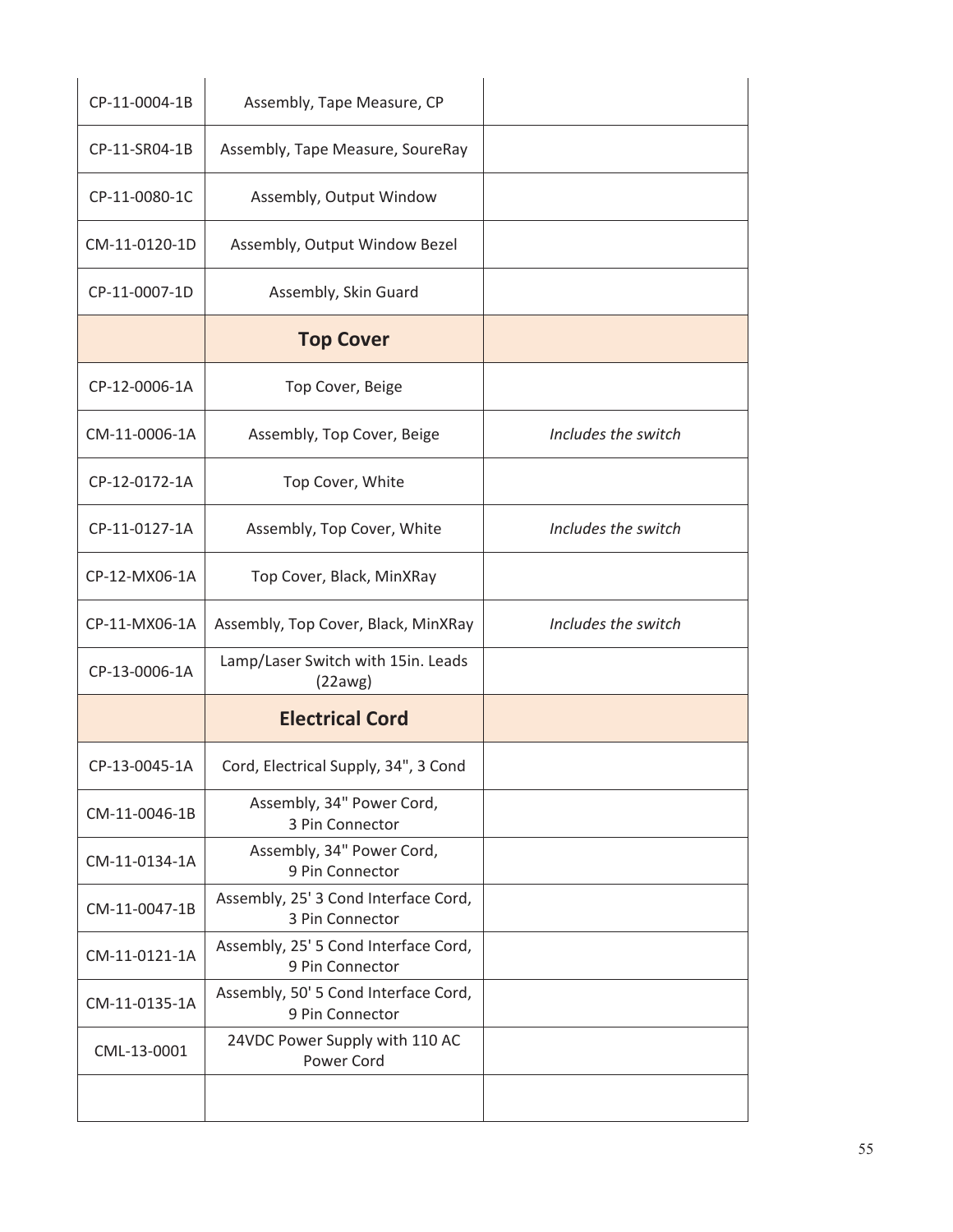|               | <b>Turn Knob</b>                                                  |                                                                    |
|---------------|-------------------------------------------------------------------|--------------------------------------------------------------------|
| CM-11-0002-1A | Assembly, Turn Knob, Aluminum                                     | CM/CML Greater than S/N: A04585<br>CP/CPL Greater than S/N: A04622 |
| CP-99-0034-1A | Turn Knob, Gray Plastic                                           | CM/CML Less than S/N: A04586<br>CP/CPL Less than S/N: A04623       |
| CM-11-0060-1A | Assembly, Turn Knob<br>Black Cap, Gray Plastic Core               | <b>No Longer Stocked</b><br>Replace with CP-99-0032-1A             |
| CM-11-0119-1A | Indicator Assembly, Aluminum<br>(Aluminum Hub, Acrylic Indicator) | Used on all knobs                                                  |
| CP-12-0036-1B | Indicator, Turn Knob (Machined)                                   | No longer stocked.<br>Replace with CM-11-0119-1A                   |
| CP-17-0036-1A | Indicator, Turn Knob (as molded)                                  | No longer stocked.<br>Replace with CM-11-0119-1A                   |
|               | <b>Overlay</b>                                                    |                                                                    |
| CM-16-0096-1A | Overlay, LED Face Plate                                           |                                                                    |
| CM-16-0097-1A | Overlay, LED Face Plate, Metric                                   |                                                                    |
| CM-16-0098-1A | Overlay, LED Face Plate, 38in SID                                 |                                                                    |
| CM-16-0100-1B | Overlay, LED Face Plate, Metric,<br>White                         |                                                                    |
| CM-16-0082-1B | Overlay, LED Face Plate, 60in SID                                 |                                                                    |
| CP-16-MX82-1A | Overlay, MinXRay Scale Side                                       |                                                                    |
| CP-16-MX83-1A | Overlay, MinXRay Front Face                                       |                                                                    |
| CP-16-MX84-1A | Overlay, MinXRay Blank Side                                       |                                                                    |
| CP-16-SR90-1B | Overlay, SourceRay                                                |                                                                    |
| CT-16-0096-1E | Overlay, Touch                                                    |                                                                    |
|               | <b>Accessory</b>                                                  |                                                                    |
| CM-11-0122-1B | Kit, External Lead Weight                                         | Adds Approx 10 lbs                                                 |
| CM-10-1001-1B | Kit, Accessory Rail                                               | <b>Includes Hardware</b>                                           |
| CM-10-1002    | Kit, DAP Meter Rail                                               | Includes Hardware                                                  |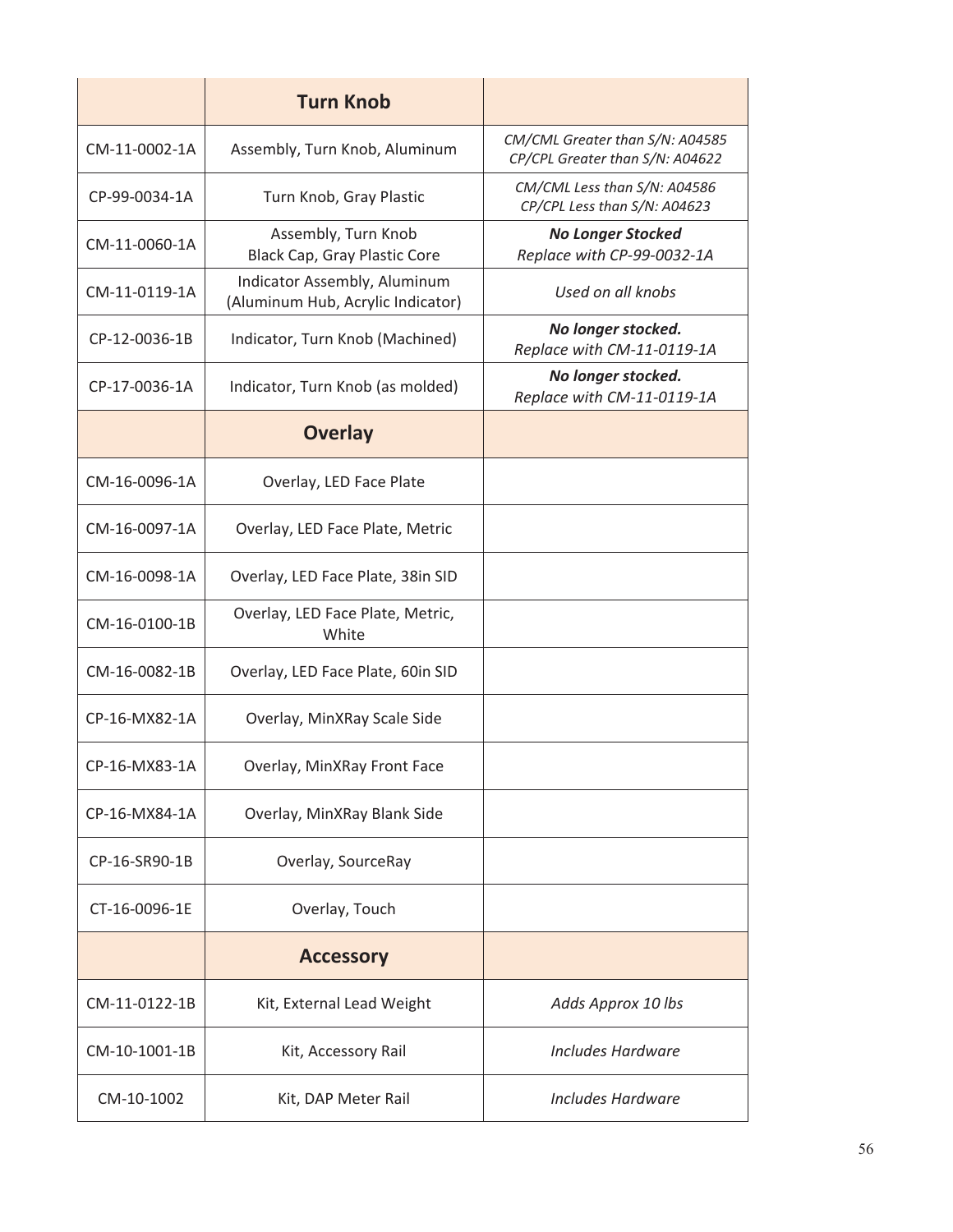|                    | <b>Chassis</b>                                  |                                                                            |
|--------------------|-------------------------------------------------|----------------------------------------------------------------------------|
| Factory Only       | Internal Shutter/Cable Repair                   | Collimator has to be returned to<br>factory                                |
| CP-11-0011-1E      | Assembly, Mounting Lug                          |                                                                            |
| CP-12-0035-1E      | Drive Cable                                     |                                                                            |
| CP-12-0040-1C      | <b>Transverse Cable Clamp</b>                   |                                                                            |
| CP-12-0041-2B      | Longitudinal Cable Clamp                        |                                                                            |
|                    | <b>Mirror</b>                                   |                                                                            |
| CP-12-0042-1A      | Mirror, 3" x 3" x 1.6mm BV-2 FS                 |                                                                            |
| CP-14-0009-1A      | Spring Clip, Mirror Retaining                   |                                                                            |
|                    | Laser                                           |                                                                            |
| CP-12-0047-2A      | Laser Module Housing                            | For Old Style Laser                                                        |
| CP-13-0010-1A      | Laser, Module, Old Style                        | Less than S/N: A08323                                                      |
| CP-13-0010-1B      | Laser, Module                                   | Not sold separate - Only as<br><b>Assembly</b><br>Greater than S/N: A08322 |
| CP-11-0124-1A      | Assembly, Front, Adjustable Laser               | Includes the Laser Module                                                  |
| CP-11-0125-1A      | Assembly, Side, Adjustable Laser                | <b>Includes the Laser Module</b>                                           |
|                    | <b>Lead</b>                                     |                                                                            |
| CM-11-0090-1A      | Assembly, Chassis Lead<br>Aperture/Adhesive, CM |                                                                            |
| CP-11-0091-1A      | Assembly, Chassis Lead<br>Aperture/Adhesive, CP |                                                                            |
| CM-12-0115-1B      | Lead, Front/Rear Chassis Shield,<br>.016" Thick |                                                                            |
|                    | <b>Circuit Board</b>                            |                                                                            |
| CM-11-0673-1E      | Assembly, LED Board/Backing Plate               | Check S/N for correct model<br>CML 150/125/VET, MinXRay Units              |
| CP-11-SR673-<br>1A | Assembly, LED Board/Backing Plate               | Check S/N for correct model<br>SourceRay Units                             |